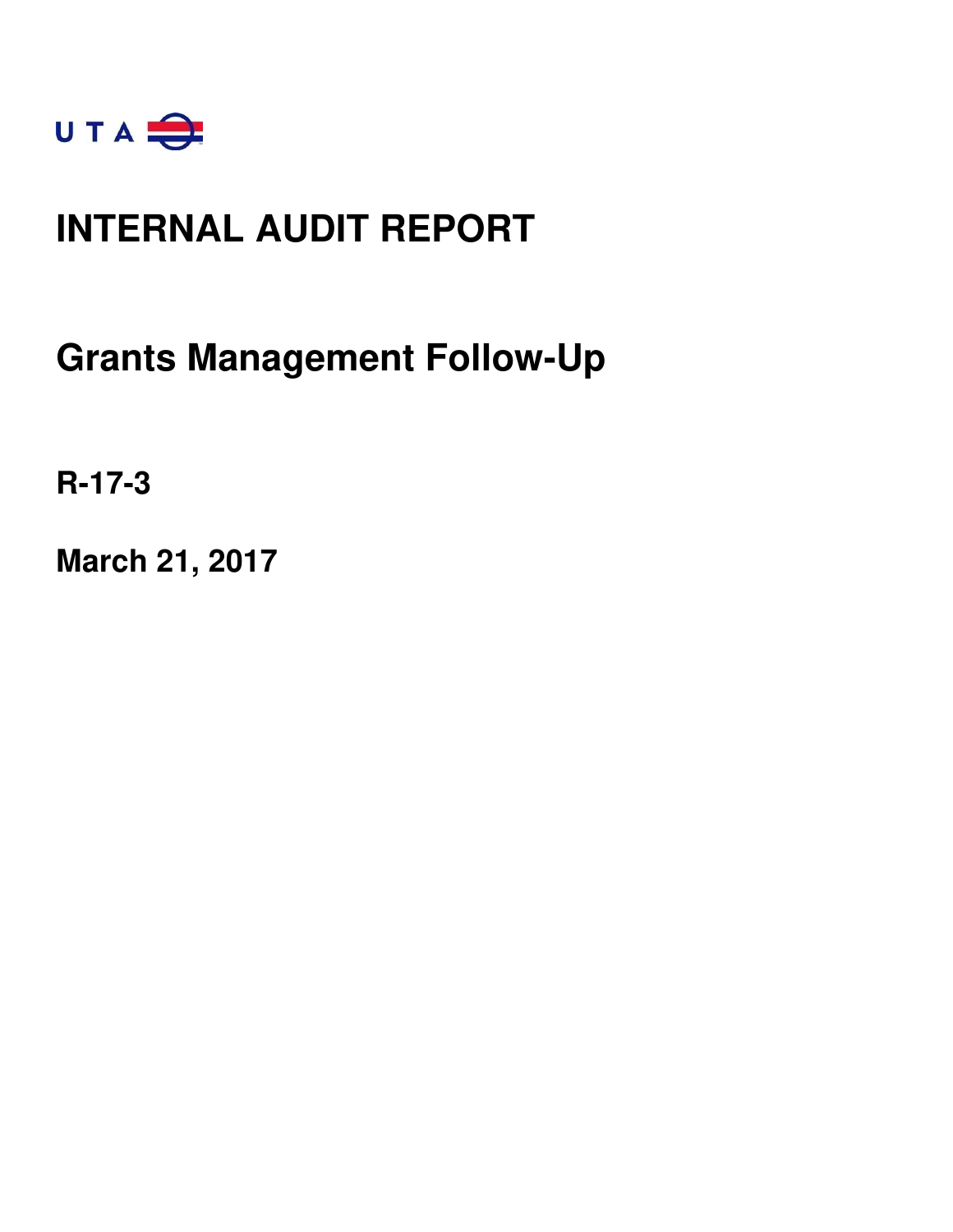### **Executive Summary**

#### **Introduction**

A follow-up of the 2016 Grants Management Internal Audit has recently been completed. This report contains the results of the follow-up audit.

#### **Objectives and Scope**

The primary objective of the follow-up audit was to determine the status of management actions to address the findings reported in the 2016 audit report, reference R-16-6. The period of the follow-up audit was from October 1, 2016, through December 31, 2016.

The following areas were reviewed:

- 
- 
- Grant Reporting entitled a set of the Grant Closeout
- Grant Application Approval Grant Contracting/Procurement
- Grant Payments Grant Drawdown
	-

Controls that were evaluated as adequate and effective in 2016, were excluded from the scope of this audit and were assumed to be operating as they had at the time of the 2016 audit.

### **Audit Conclusion**

### **Audit Report Rating\***

The overall rating has been determined based on the follow-up audit results.

The audit revealed that the scope, role, and authority of the grants management process had been assigned and documented in a corporate policy. Additionally, the roles and responsibilities of the grants management team and the other departments with direct accountability for grants management have been outlined in a set of procedures, with input from other departments involved in the process.

While this report details the results of the follow-up audit based on limited sample testing, the responsibility for the maintenance of an effective system of internal control and the prevention and detection of irregularities and fraud rests with management.

\*Rating is defined in Appendix 2

Internal Audit would like to thank management and staff for their co-operation and assistance during the audit.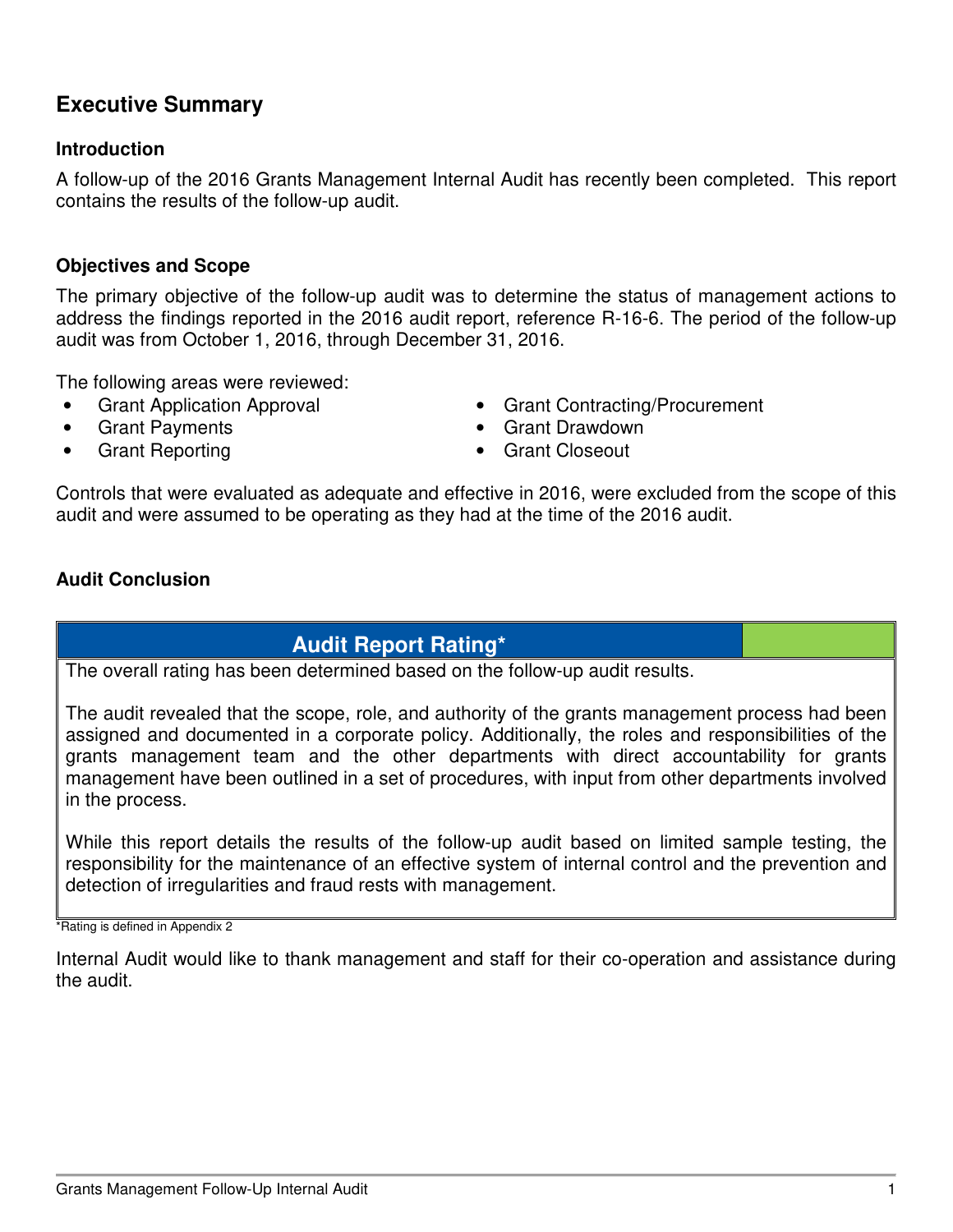### **Table of Contents**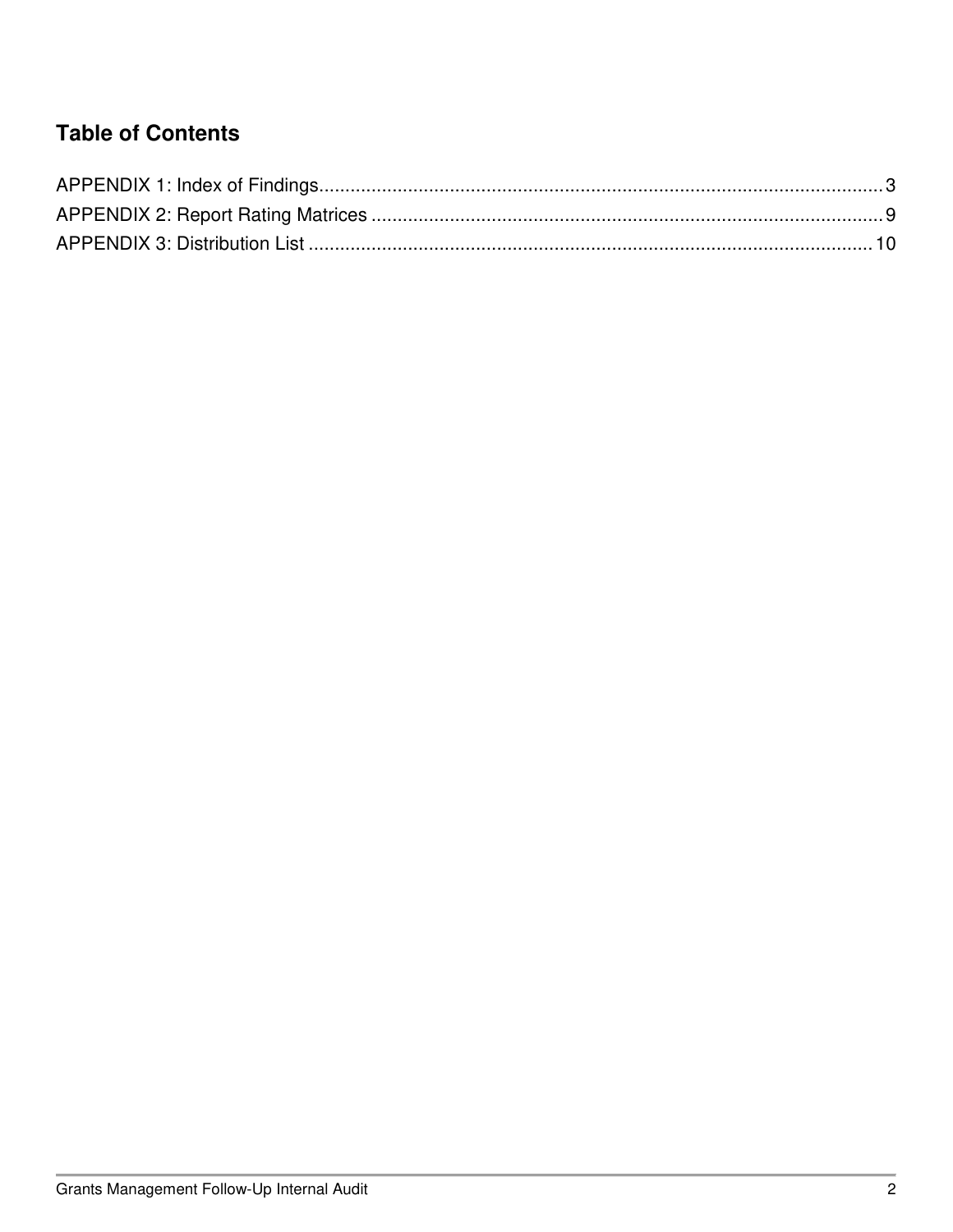| <b>Index of Findings</b> |                                                            | Page |
|--------------------------|------------------------------------------------------------|------|
| 1.                       | Scope, role and authority of the grants management process | 4    |
| 2.                       | Grant approval                                             | 4    |
| 3.                       | Preventative maintenance grants                            | 5    |
| 4.                       | Closing a grant                                            | 6    |
| 5.                       | P-card charges                                             |      |
| 6.                       | FFR and MPR review                                         |      |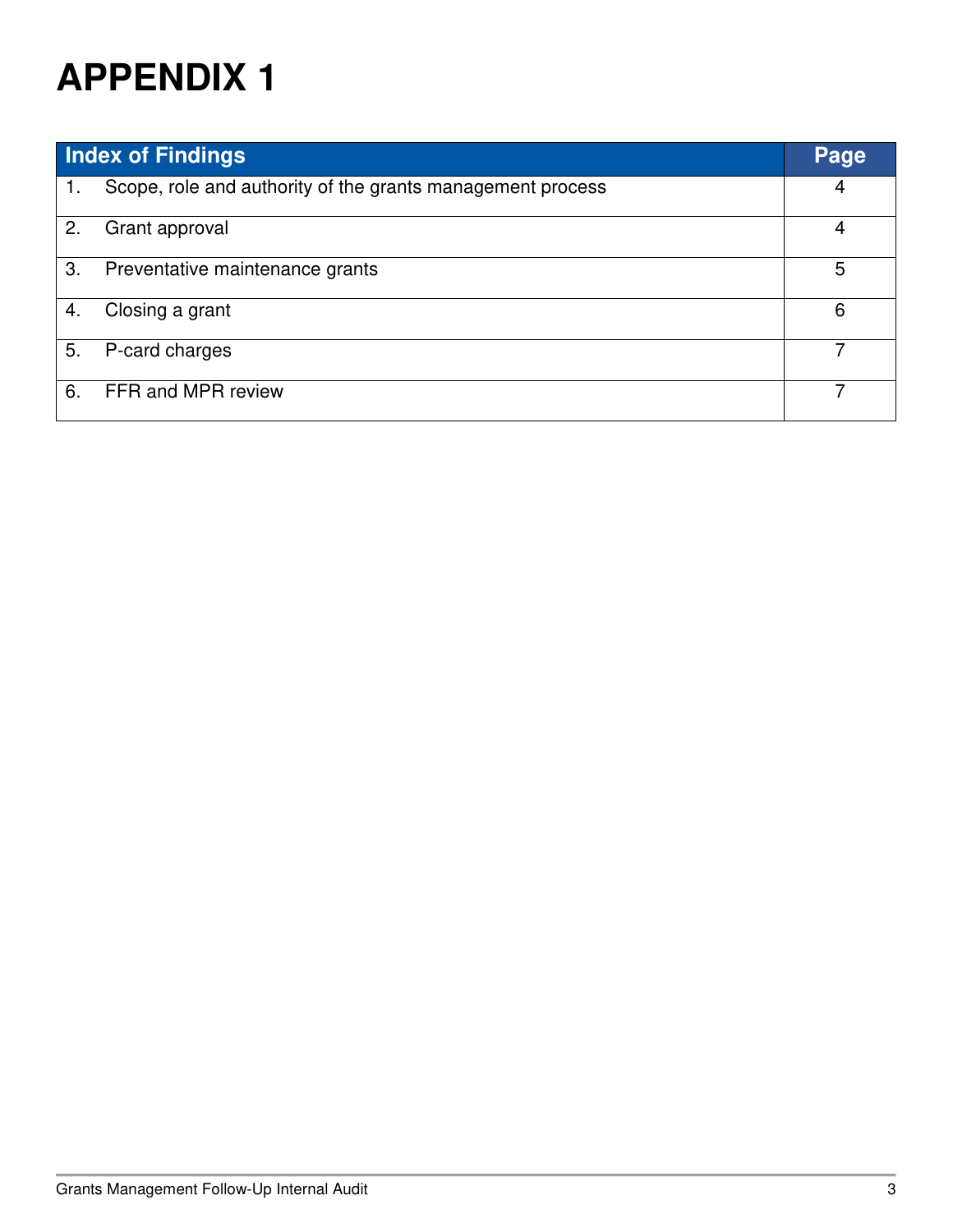**1. Scope, role and authority of the grants management process** 

| <b>Finding R-16-6-1</b>                                                                                                                                                                                                                                                                                                                                                                                                                                      |                                                                                                                                                                                                                                                                   | <b>HIGH</b>                   |
|--------------------------------------------------------------------------------------------------------------------------------------------------------------------------------------------------------------------------------------------------------------------------------------------------------------------------------------------------------------------------------------------------------------------------------------------------------------|-------------------------------------------------------------------------------------------------------------------------------------------------------------------------------------------------------------------------------------------------------------------|-------------------------------|
| The current Grants Development and Management Standard Operating Procedure (SOP) does not<br>incorporate the following:<br>The scope, role and authority of the grants management process; and<br>$\bullet$<br>A procedure for the end-to-end monitoring and management of grant related activities across<br>$\bullet$<br>departments over the life of each grant, to assure compliance with UTA policies and Federal<br>Transit Agency (FTA) requirements. |                                                                                                                                                                                                                                                                   |                               |
| Recommendation                                                                                                                                                                                                                                                                                                                                                                                                                                               |                                                                                                                                                                                                                                                                   |                               |
| $\bullet$<br>received by UTA in the SOP.                                                                                                                                                                                                                                                                                                                                                                                                                     | Executive management should formally define the scope, role and authority of the grants<br>management process as a Corporate Policy for Grants Management.<br>Management should incorporate the oversight and facilitation of the entire life-cycle of all grants |                               |
| Management Agreement                                                                                                                                                                                                                                                                                                                                                                                                                                         | Owner                                                                                                                                                                                                                                                             | <b>Target Completion Date</b> |
| Yes                                                                                                                                                                                                                                                                                                                                                                                                                                                          | <b>Chief Development Officer</b>                                                                                                                                                                                                                                  | 10/31/2016                    |
| Chief Development Officer will draft and propose a Corporate Policy that formally defines the scope,<br>role and authority of the grants management process.<br>Grants management staff will work with Procurement, and Accounting staff as well as with their<br>Executives to develop an overall grants management structure. This will be used to update the work<br>flow and roles and responsibilities in the SOP.                                      |                                                                                                                                                                                                                                                                   |                               |
| <b>Final Status</b>                                                                                                                                                                                                                                                                                                                                                                                                                                          |                                                                                                                                                                                                                                                                   | Implemented                   |

The Chief Development Officer drafted and proposed a corporate policy that defined the scope, role and authority of the grants management process. The Grants Management Corporate Policy was formally approved and implemented by the Authority.

An overall grants management structure has been defined and documented in the Corporate Policy and the SOP. The SOP also includes an updated grants management work flow and roles and responsibilities

| Management Agreement | Owner | <b>Target Completion Date</b> |
|----------------------|-------|-------------------------------|
| N/A                  | N/A   | N/A                           |
| N/A                  |       |                               |

### **2. Grant approval**

| Finding $R-16-6-2$                                                                                      | <b>HIGH</b> |
|---------------------------------------------------------------------------------------------------------|-------------|
| The Grant Pursuit Decision Process was instituted on April 12, 2016 whereby Corporate Staff             |             |
| approves the pursuit of any grants prior to application for the grants. It was noted that one grant was |             |
| applied for during the first week of the implementation of the new process without the approval of      |             |
| Corporate Staff.                                                                                        |             |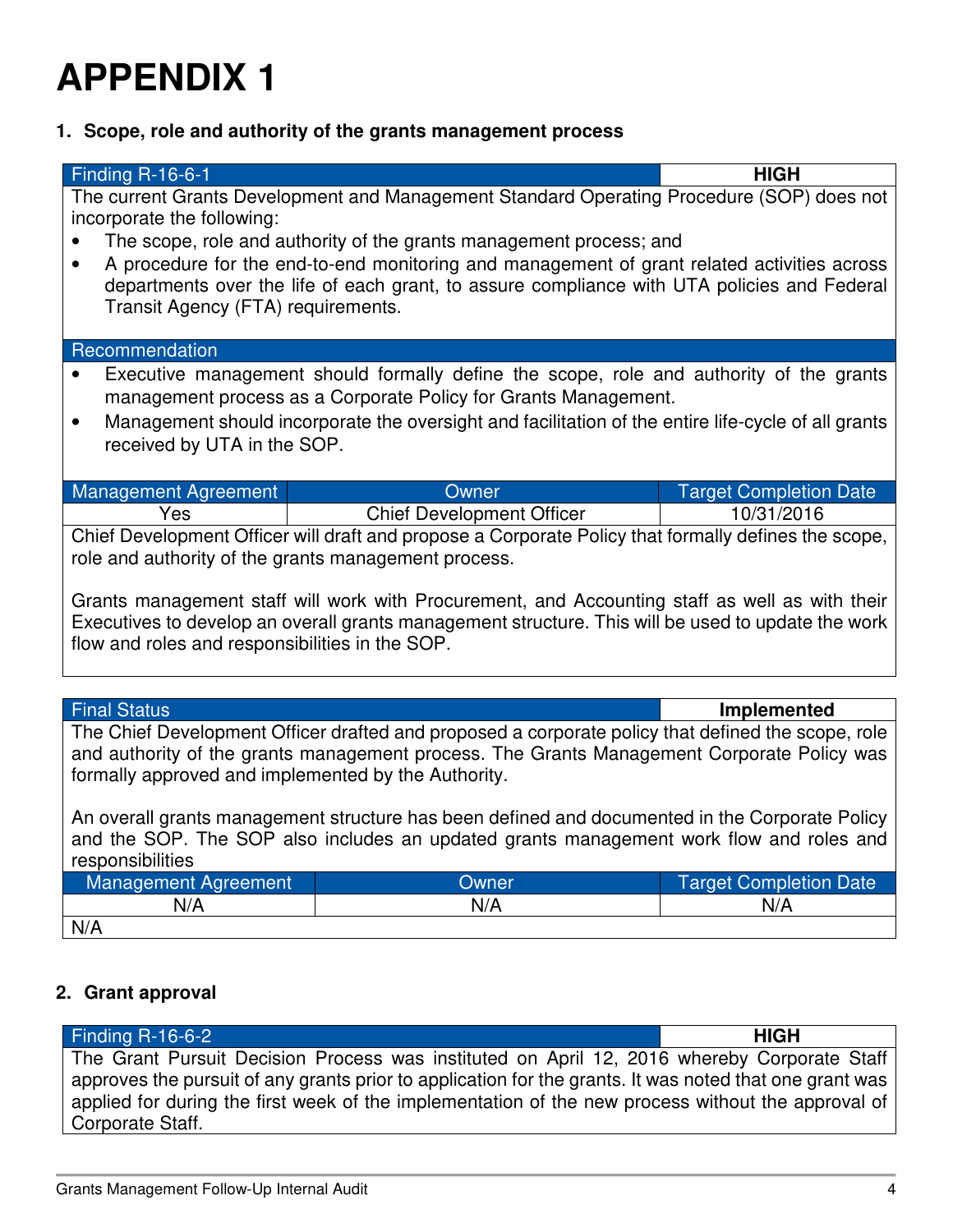#### Recommendation

A Corporate Policy for Grants Management should be developed and should include the communication compliance requirements of the Grant Pursuit Decision Process.

| Management Agreement | Owner                                                                                        | <b>Target Completion Date</b> |
|----------------------|----------------------------------------------------------------------------------------------|-------------------------------|
| Yes                  | <b>Chief Development Officer</b>                                                             | 10/31/2016                    |
|                      | The Grant pursuit decision process (Go/No Go Decision) which was approved by Corporate Staff |                               |
|                      | will be incorporated into the updated SOP and into the proposed Corporate Policy for Grants  |                               |
| Management.          |                                                                                              |                               |

Final Status **Implemented**

The SOP was developed by the Senior Program Manager and includes the requirement for each proposed grant to go through the Go/No Go decision process prior to application.

#### Internal Audit Observation:

Due to the UTA reorganization, the governing body which previously approved grant applications is no longer active. When UTA management designates who the governing body for the Go/No Go process will be, the Chief Development Officer should submit a revised Grants Management Corporate Policy, and the Senior Program Manager should revise the SOP to reflect the change in the approval process.

| Management Agreement | Dwner | <b>Target Completion Date</b> |
|----------------------|-------|-------------------------------|
| N/A                  | N/A   | N/A                           |
| N/A                  |       |                               |

#### **3. Preventative maintenance grants**

| <b>Finding R-16-6-3</b>                                                                                                                                                                                                                                   | <b>MEDIUM</b> |
|-----------------------------------------------------------------------------------------------------------------------------------------------------------------------------------------------------------------------------------------------------------|---------------|
| On an annual basis UTA receives "formula funds" for preventative maintenance expenses from the                                                                                                                                                            |               |
| FTA. The funds are requested in the form of a grant which typically stays open for several years                                                                                                                                                          |               |
| while qualifying preventative maintenance expenses are identified and utilized to drawdown against                                                                                                                                                        |               |
| the grant. The following issues were noted during the audit:                                                                                                                                                                                              |               |
| The preventative maintenance grants were not actively managed by the grants management<br>$\bullet$                                                                                                                                                       |               |
| process during the period under review.                                                                                                                                                                                                                   |               |
| Expenses to be drawn down against the preventative maintenance grant were identified by the<br>$\bullet$<br>same Assistant Comptroller who submits the drawdown without any additional review and in<br>some instances, without supporting documentation. |               |
| There was no formal process or procedure to identify qualifying expenses against the<br>$\bullet$<br>preventative maintenance grant.                                                                                                                      |               |
| Recommendation                                                                                                                                                                                                                                            |               |

Management should include in the SOP a set of processes and procedures for the administration and accounting of preventative maintenance grants. The processes and procedures should include,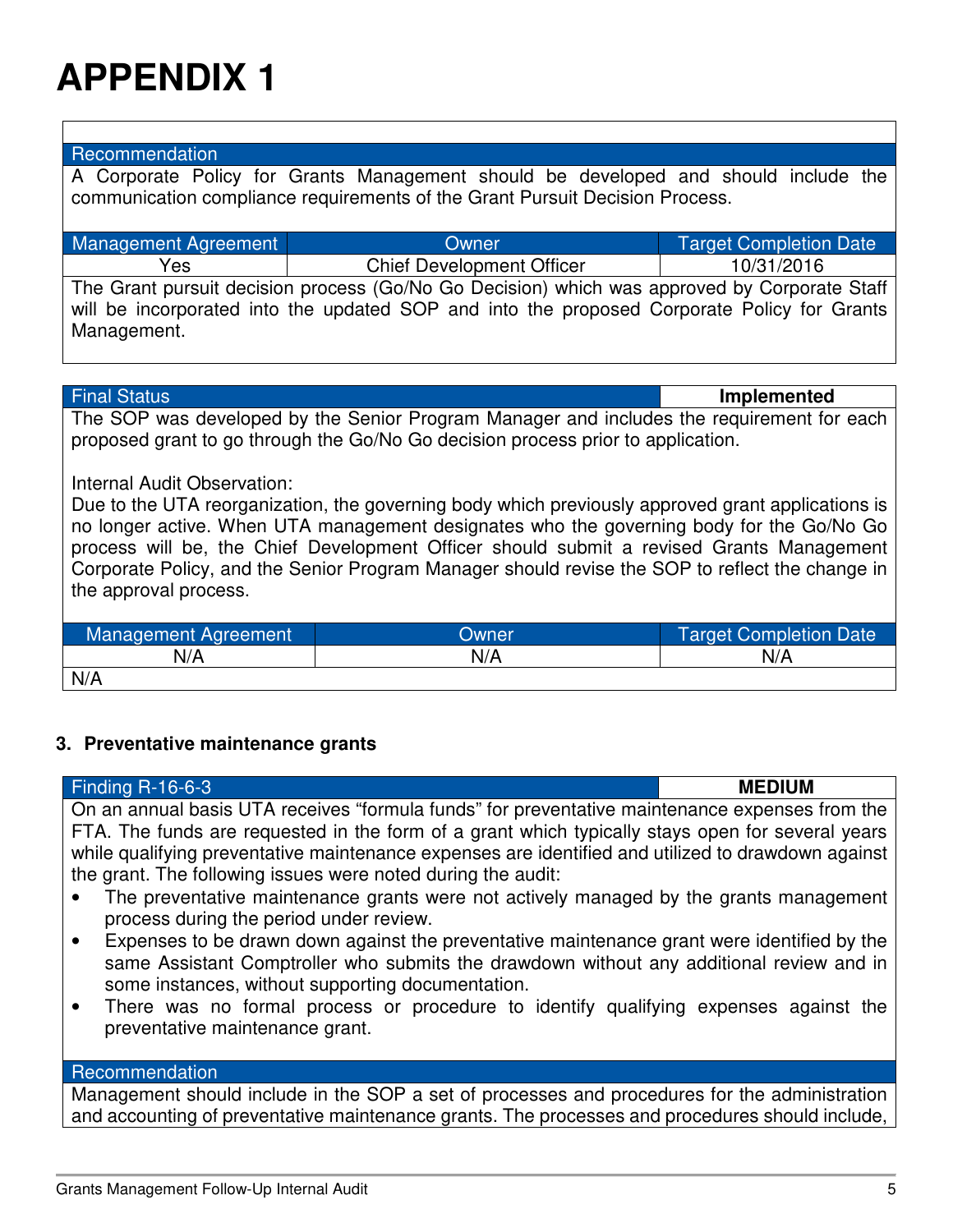at a minimum, steps to identify authorized expenses in accordance with grant and federal requirements and a review of expenses identified to assure that the expenses have been selected accordingly.

| Management Agreement                                                                                | Owner                  | <b>Target Completion Date</b> |
|-----------------------------------------------------------------------------------------------------|------------------------|-------------------------------|
| Yes                                                                                                 | Senior Program Manager | 10/31/2016                    |
| Grants management staff will work with the accounting staff (comptroller and assistant comptroller) |                        |                               |
| to develop a process for identifying and drawing down qualified preventive maintenance expenses.    |                        |                               |
| The process will be incorporated into the updated SOP.                                              |                        |                               |

| <b>Final Status</b>                |                                                                                                                                                                                               | Implemented                   |
|------------------------------------|-----------------------------------------------------------------------------------------------------------------------------------------------------------------------------------------------|-------------------------------|
| documents with additional details. | The SOP incorporates guidance for the process of identifying qualified expenses for and drawing<br>down against preventive maintenance grants, as well as references to internal and external |                               |
| Management Agreement               | Owner                                                                                                                                                                                         | <b>Target Completion Date</b> |
| N/A                                | N/A                                                                                                                                                                                           | N/A                           |
| N/A                                |                                                                                                                                                                                               |                               |

#### **4. Closing a grant**

| Finding R-16-6-4                                                                                                                                                                                                                                                                                                                                                                                                                                                                                                                                                        |                        | <b>MEDIUM</b>                 |
|-------------------------------------------------------------------------------------------------------------------------------------------------------------------------------------------------------------------------------------------------------------------------------------------------------------------------------------------------------------------------------------------------------------------------------------------------------------------------------------------------------------------------------------------------------------------------|------------------------|-------------------------------|
| On a monthly basis the responsible parties for the Grants Management process from the<br>Procurement, Accounting and Grants Management departments attend a Grants Status Meeting<br>that is led by the Grants Management Department. During the meeting active grants are assessed<br>for progress and reviewed for dormancy potential as well as to determine if they need to be closed<br>with the FTA.<br>There is no policy and SOP documentation to specify which individual(s) have authority to decide to<br>close a grant in the Monthly Grant Status Meeting. |                        |                               |
| Recommendation                                                                                                                                                                                                                                                                                                                                                                                                                                                                                                                                                          |                        |                               |
| Management should incorporate in the SOP a formal process for grant closure that includes<br>documented agreement/approval from responsible parties.                                                                                                                                                                                                                                                                                                                                                                                                                    |                        |                               |
| Management Agreement                                                                                                                                                                                                                                                                                                                                                                                                                                                                                                                                                    | Owner                  | <b>Target Completion Date</b> |
| <b>Yes</b>                                                                                                                                                                                                                                                                                                                                                                                                                                                                                                                                                              | Senior Program Manager | 10/31/2016                    |
| Grants management staff will work with the accounting staff to document the grant close out process.<br>The process will be incorporated into the updated SOP.                                                                                                                                                                                                                                                                                                                                                                                                          |                        |                               |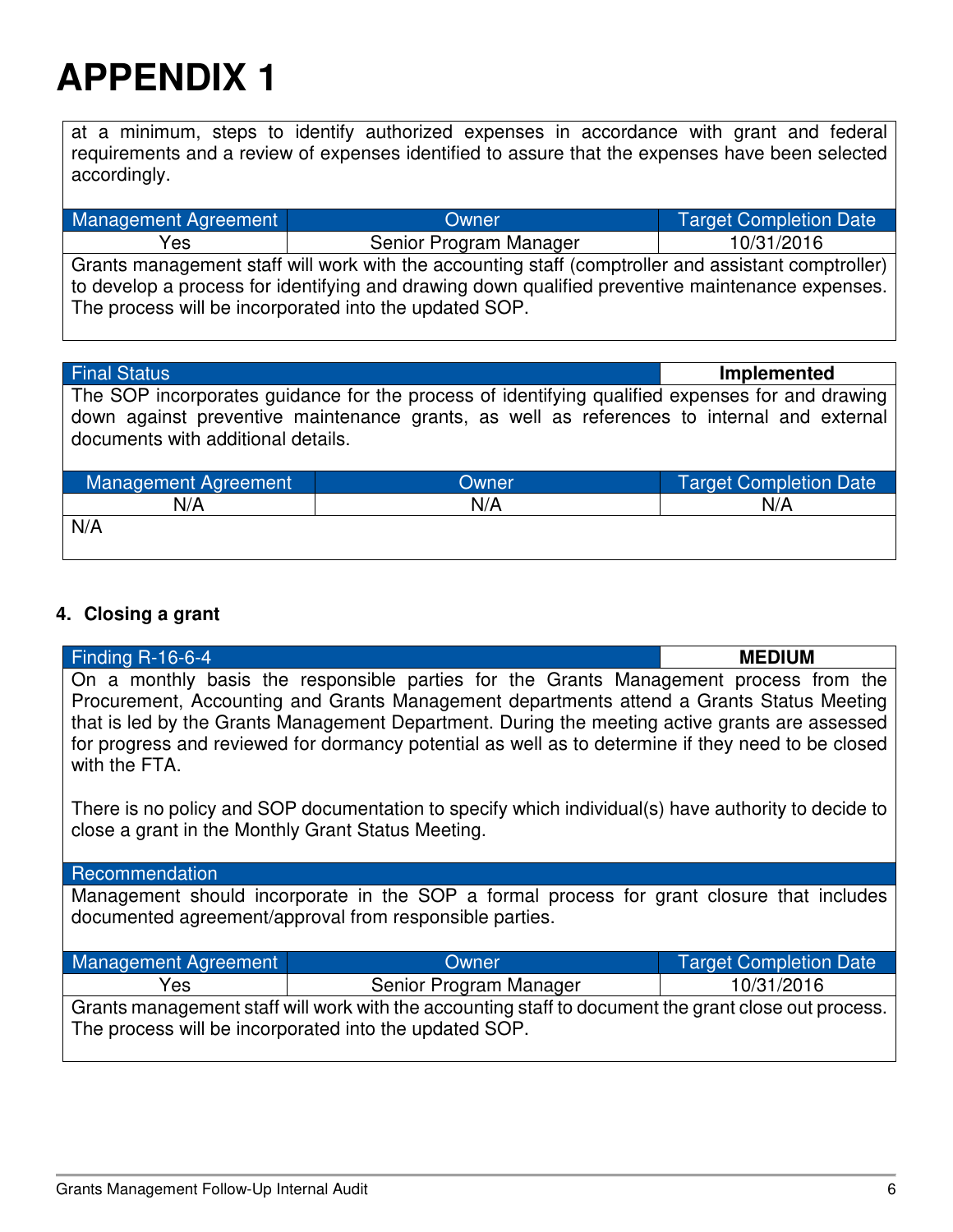Final Status **Implemented** The SOP includes the required steps, documentation and individuals responsible for proper grant close out.

| Management Agreement | Owner | <b>Target Completion Date</b> |
|----------------------|-------|-------------------------------|
| N/A                  | N/A   | N/A                           |
| N/A                  |       |                               |

### **5. P-Card Charges**

| Finding R-16-6-5<br><b>HIGH</b><br>The UTA policy, No.1.2.3 "Purchase Card ("P-Card") Policy, stipulates that P-Card charges should<br>not be applied against grants. However, it was found that P-Card charges were applied to three of<br>the grants tested—one journal entry against the preventative maintenance grant included over<br>\$171,000 in P-Card charges. |             |                               |  |  |  |  |  |
|--------------------------------------------------------------------------------------------------------------------------------------------------------------------------------------------------------------------------------------------------------------------------------------------------------------------------------------------------------------------------|-------------|-------------------------------|--|--|--|--|--|
| Recommendation                                                                                                                                                                                                                                                                                                                                                           |             |                               |  |  |  |  |  |
| Accounting should redirect any P-Card charges against grants back to their originating departments<br>instead of accounting for them against a grant.                                                                                                                                                                                                                    |             |                               |  |  |  |  |  |
| Management Agreement                                                                                                                                                                                                                                                                                                                                                     | Owner       | <b>Target Completion Date</b> |  |  |  |  |  |
| Yes                                                                                                                                                                                                                                                                                                                                                                      | Comptroller | Completed                     |  |  |  |  |  |
| P-Card expenses will no longer be charged against grant projects. Any P-Card charges being<br>directed toward grant project accounts will be redirected to an account in the originating department.                                                                                                                                                                     |             |                               |  |  |  |  |  |
|                                                                                                                                                                                                                                                                                                                                                                          |             |                               |  |  |  |  |  |
| <b>Final Status</b><br><b>Implemented</b>                                                                                                                                                                                                                                                                                                                                |             |                               |  |  |  |  |  |
| The follow-up audit revealed that the controls implemented to restrict P-Card expenses from being<br>charged against grant projects were operating effectively.                                                                                                                                                                                                          |             |                               |  |  |  |  |  |
| <b>Management Agreement</b>                                                                                                                                                                                                                                                                                                                                              | Owner       | <b>Target Completion Date</b> |  |  |  |  |  |
| N/A                                                                                                                                                                                                                                                                                                                                                                      | N/A         | N/A                           |  |  |  |  |  |
| N/A                                                                                                                                                                                                                                                                                                                                                                      |             |                               |  |  |  |  |  |

### **6. FFR and MPR Review**

| Finding $R-16-6-6$                                                                                       | <b>HIGH</b> |  |  |  |
|----------------------------------------------------------------------------------------------------------|-------------|--|--|--|
| On a quarterly basis for all active grants, as well as at the closing for individual grants, UTA files a |             |  |  |  |
| Federal Financial Report (FFR) and a Milestone Progress Report (MPR) to the FTA in TrAMS. The            |             |  |  |  |
| FFR is used to report the amount spent and drawn down to date and the MPR is used to report              |             |  |  |  |
| narrative details including the progress made against grant goals as well as budget and schedule         |             |  |  |  |
| changes.                                                                                                 |             |  |  |  |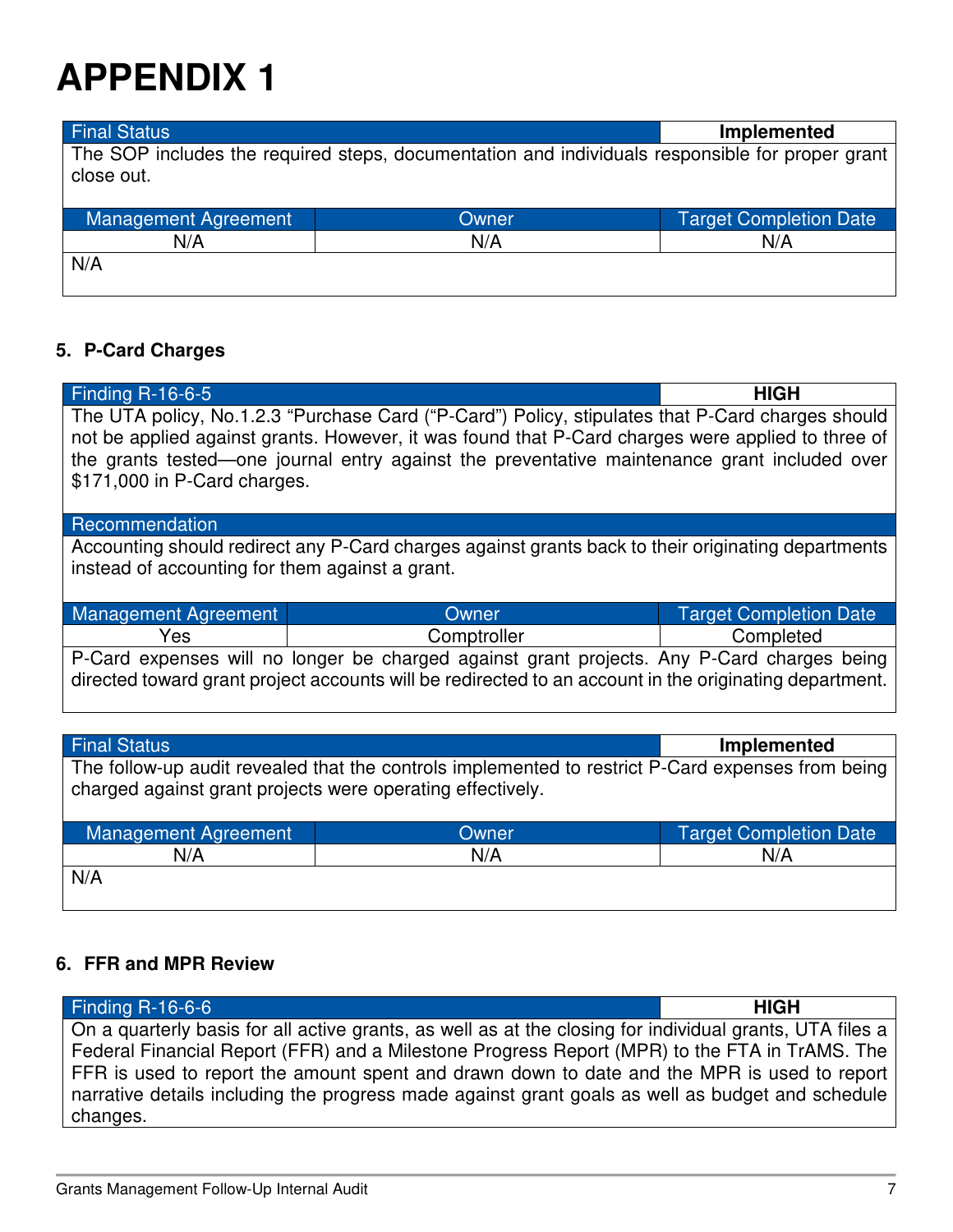Based on audit testing performed, the following issues were noted:

- The processes for reviewing the quarterly FFR and reconciling the FFR and MPR were not adequately designed or formally documented.
- The FFR was not reviewed prior to its submission on TrAMS for Q1.
- The FFR and MPR were not reconciled prior to submission in TrAMS for Q1.

No documentation (including the FFR and MPR) is retained to evidence quarterly FTA reporting or final closeout submissions.

#### Recommendation

Management should establish and include in the SOP processes and procedures for the review of the FFR to supporting documentation and the reconciliation of the MPR to FFR prior to submission into TrAMS for both quarterly and closeout reporting. A document retention policy should also be included to evidence the timing and content of reporting.

Management Agreement | Target Completion Date Yes and Senior Program Manager 10/31/2016 The process for reconciling the quarterly financial reports with the milestone progress reports will be documented and incorporated into the updated SOP.

| <b>Final Status</b>                                                                                                       |       |  | Implemented                   |  |
|---------------------------------------------------------------------------------------------------------------------------|-------|--|-------------------------------|--|
| The SOP now documents the process for reconciling the quarterly financial reports with the<br>milestone progress reports. |       |  |                               |  |
| Management Agreement                                                                                                      | Owner |  | <b>Target Completion Date</b> |  |
| N/A                                                                                                                       | N/A   |  | N/A                           |  |
| N/A                                                                                                                       |       |  |                               |  |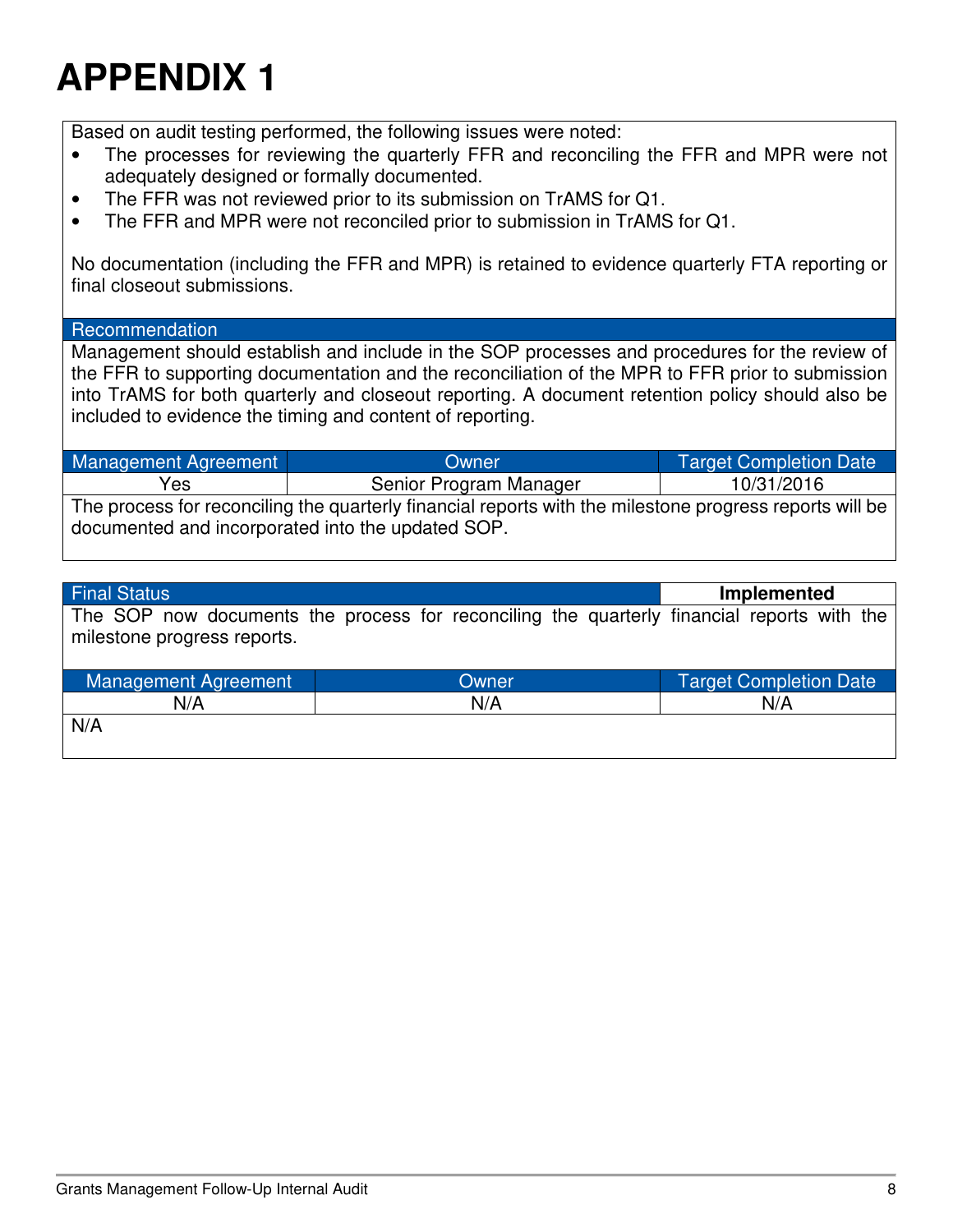### **\* REPORT RATING MATRICES**

### **OVERALL REPORT RATING**

The overall report ratings are defined as follows, applicable to the audit scope as defined

| <b>Descriptor</b>                 | <b>Guide</b>                                                                                                                                                 |  |
|-----------------------------------|--------------------------------------------------------------------------------------------------------------------------------------------------------------|--|
| <b>Fully effective</b>            | Controls are as good as realistically possible, both well-designed<br>and operating as well as they can be.                                                  |  |
| <b>Substantially</b><br>effective | Controls are generally well designed and operating well but some<br>improvement is possible in their design or operation.                                    |  |
| <b>Partially effective</b>        | Controls are well designed but are not operating that well.<br>OR.<br>While the operation is diligent, it is clear that better controls could<br>be devised. |  |
| <b>Largely ineffective</b>        | There are significant gaps in the design or in the effective operation<br>of controls – more could be done.                                                  |  |
| <b>Totally ineffective</b>        | Virtually no credible controls relative to what could be done.                                                                                               |  |

### **DETAILED FINDING PRIORITY RATING**

| <b>Descriptor</b> | <b>Guide</b>                                                                                                                                                                                                                                                                                                              |  |  |
|-------------------|---------------------------------------------------------------------------------------------------------------------------------------------------------------------------------------------------------------------------------------------------------------------------------------------------------------------------|--|--|
| <b>High</b>       | Matters considered being fundamental to the maintenance of<br>internal control or good corporate governance. These matters<br>should be subject to agreed remedial action within three months.                                                                                                                            |  |  |
| <b>Medium</b>     | Matters considered being important to the maintenance of internal<br>control or good corporate governance. These matters should be<br>subject to agreed remedial action within six months.                                                                                                                                |  |  |
| Low               | Matters considered being of minor importance to the maintenance<br>of internal control or good corporate governance or that represents<br>an opportunity for improving the efficiency of existing processes.<br>These matters should be subject to agreed remedial action and<br>further evaluation within twelve months. |  |  |
| Implemented       | Adequate and effective management action taken to address the<br>finding noted in the audit report.                                                                                                                                                                                                                       |  |  |